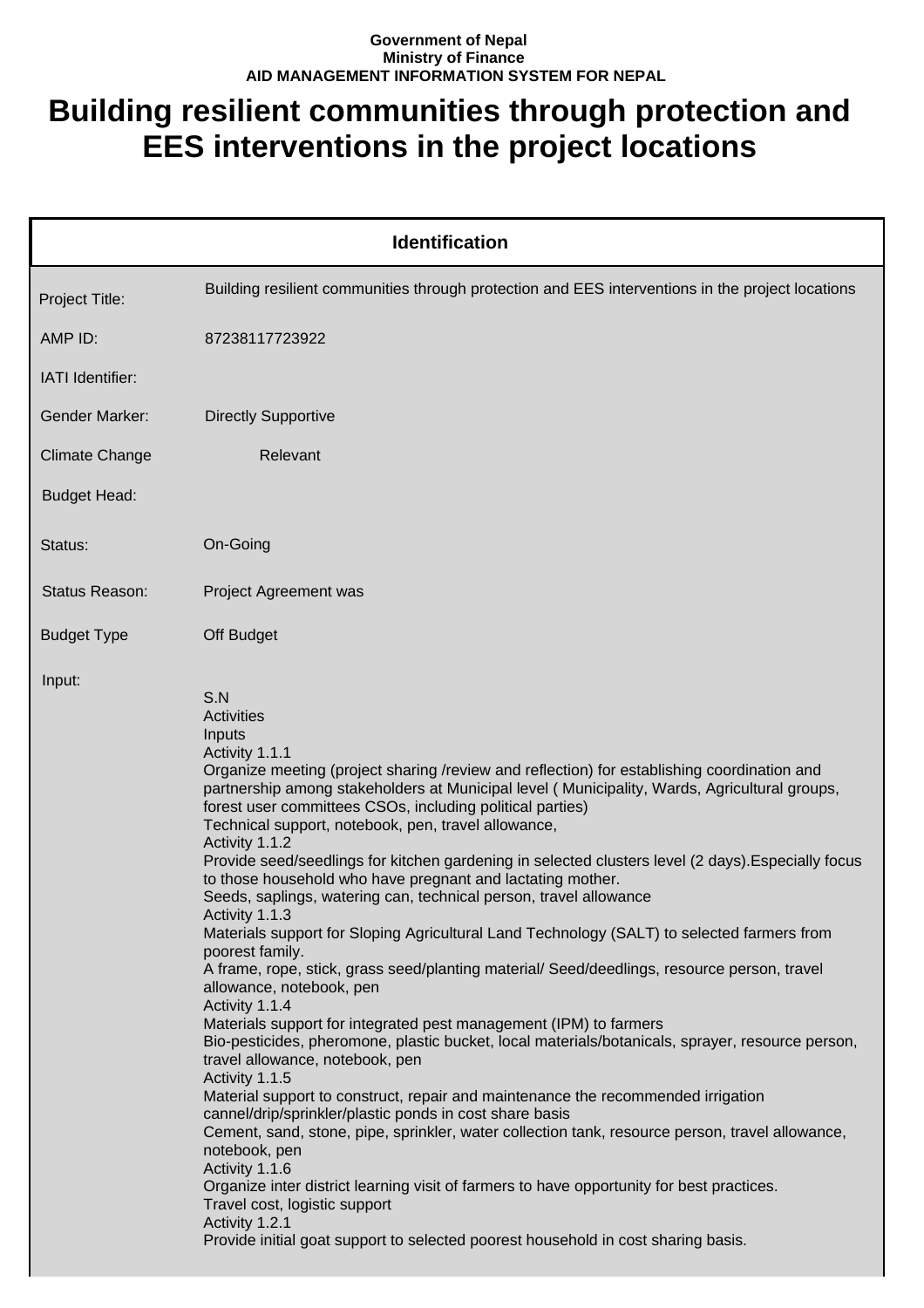(Activity will consider livestock and environmental risk management during implementation) Breeding male Goat, Vaccination, Goat shed improvement materials (construction materials), technical person, notebook, pen Activity 1.2.2 Initial chicken support to poorest household, who can not involve in goat farming. chicken, chicken shed construction support, technical person, notebook, pen Activity 1.2.3 Provide Seed/Sapling to farmers for livestock feed and fodder management (including forage and pasture management to conserve forest) seeds, saplings, technical person, notebook, pen Activity 1.2.4 Support to organize sharing and learning event among selected farmers Breeding male Goat, Vaccination, Goat shed improvement materials (construction materials), technical person, notebook, pen Activity 1.3.1 Conduct feasibility study on climate change appropriate high value commodities (ginger, vegetable, walnut, turmeric, Apple etc.) to identify the potential commodities for income generation. Study/research, technical person Activity 1.3.2 Material support to participants for cultivation of high value commodities (including inter cropping). (Training will focus on environmental friendly cultivation practices and include message about climate change) Seed/sapling, tools,secateurs, sprayer, plastic, bucket, Bordeaux paste, tehnical person, travel allowance, notbook, pen Activity 1.3.3 Provide material for Nursery Management of high value commodities. Secateurs, bucket, grafting knife, sprayer, watering cane, poly bags, rooting medium, tehnical person, travel allowance, notbook, pen Activity 1.4.1 Vocational skills provided to women and youth including marginalized groups on different appropriate trades as per the current market need Support materials/seed money, resource person, logistic support Activity 1.4.2 Provide initial support for women and youth including marginalized groups for establishment of entrepreneurship (Consider for establishment of agro vet service so that the community could also benefit further) Support materials/seed money, technical support Activity 2.1.1 Enhance knowledge about negative impact of environment degradation and climate change impact including environmentally-friendly technology Budget and resource person Activity 2.1.2 Facilitate the communities for VCA and DRR Study/research, resource person Activity 2.1.2 Organize skill development on smokeless stove construction Technical personnel, materials for training Activity 2.1.3 Support technologies/materials for establishing smokeless stove at HH level Construction materials, resource person Activity 2.2.1 To identify the potential land for tree plantation and conservation with stakeholders consultation Land preparation materials, logistic arrangements Activity 2.2.2 Provide sapling including required materials and equipment for plantation Saplings, secateurs, bucket, grafting knife, sprayer, watering cane, poly bags, rooting medium, technical person Activity 2.2.3 Provide support for protection of planted sapling Materials for sapling protection Activity 2.2.4 Material support to promote appropriate bioengineering technology Broom grass saplings, construction materials as per need Activity 2.3.1 Facilitate for organizing/strengthening municipal and district level agriculture and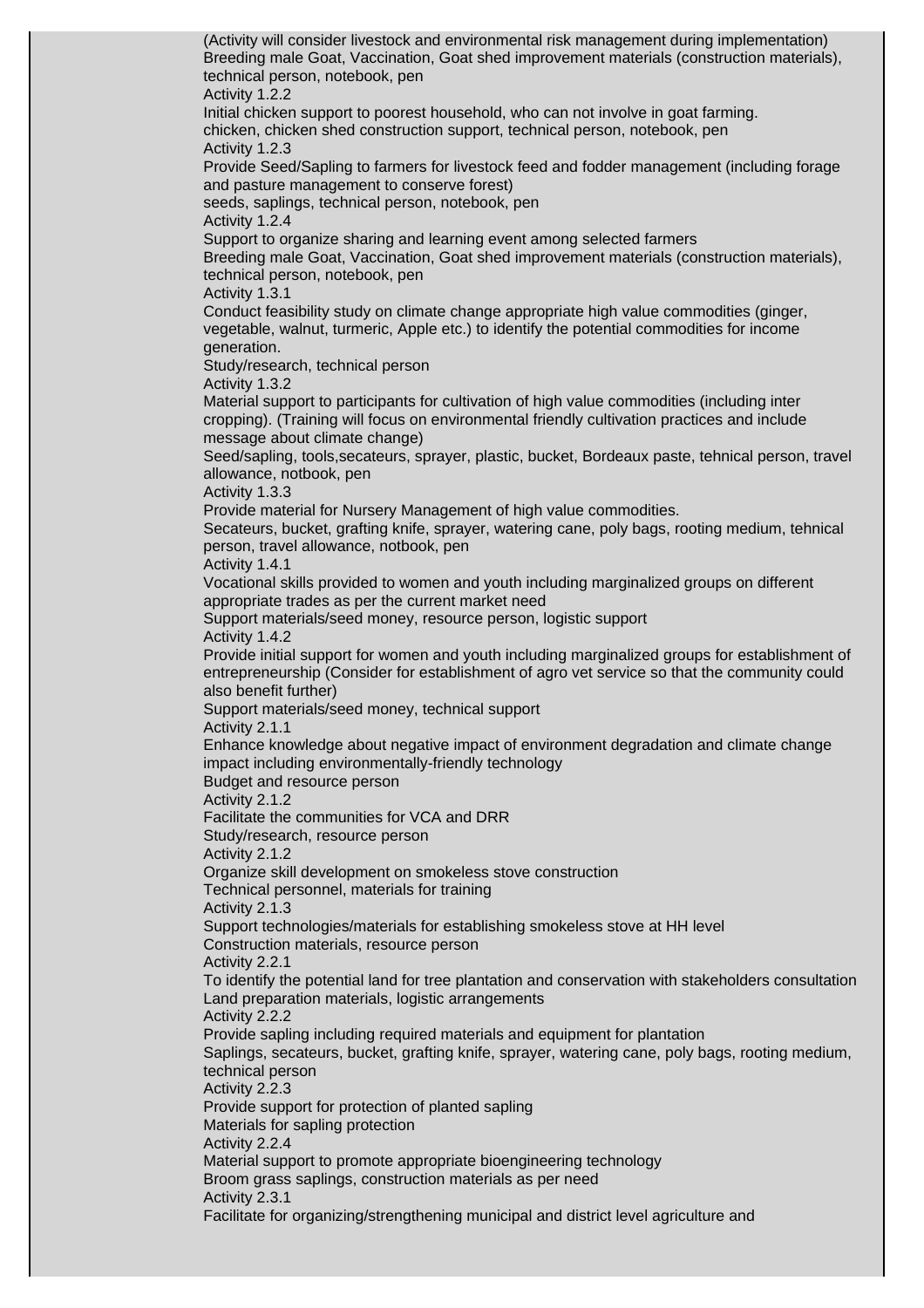forest Networks Budget, resource person, notebook, pen Activity 2.3.2 Carry out interraction program with stakeholders annually Budget, resource person, notebook, pen Activity 2.3.3 Coordination and colaboration for local initiatives Budget, resource person, notebook, pen Activity 2.3.4 Carry out joint monitoring with stakeholders annually Budget, resource person, notebook, pen Activity 2.3.6 Conduct MPAC Budget, resource person, notebook, pen Activity 2.3.7 Establish Accountability Mechanism Accountability mechnism; sms, charts, toll free number Activity 3.1.1 Dustbin support for segregation of waste at HH level for waste management Dustbins, technical support Activity 3.1.2 Support 'Red and Green dustbin and raise awareness on reduce, reuse and recycle (3R's) of waste Dustbins, technical support Activity 3.1.3 Provide materials for carrying out campaign on sanitation and reduction of plastic use (includes fortnightly basis bazaar cleaning with multiple stakeholders) Dustpan, broom, mask, shovel, container Activity 3.1.4 Development of 'waste management guideline' at municipality level and publish it in cost share basis with municipality Technical support on preparing guideline of municipality, travel allowance, guideline printing budget Activity 3.2.1 Support waste Basket ( DOKO) for putting in appropriate public place Waste basket Activity 3.2.2 Provide Material(other technologies) for compost making Materials support, compost bin, Activity 3.2.3 Provide Technologies including Machine to local people for Bio-briquettes making Machine, technical support Activity 3.2.4 Support for materials making from the plastic, wrappers of junk foods bottles etc. Materials as needed, technical support Activity 4.1.1 Carryout assessment of existing and potential livelihood options in the target community Budget, resource person, notebook, pen Activity 4.1.2 Identify potential entrepreneur from the target community and form SHG to promote saving habits among group TAB, technical person, notebook, pen Activity 4.1.3 Support to develop necessary skills related to SHG Technical person, notebook, pen Activity 4.1.4 Provide support to develop business plan (including training), resource identification etc. Notebook, pen, resource person Activity 4.1.5 Project inception and orientation event copy, pen, resource's fee, travel cost and Refreshment Activity 4.1.6 Identify vulnerable women, migrant returnee, trafficking survivors and SGBV survivors/ need based assessment copy, pen, resource's fee, travel cost and Refreshment Activity 4.1.7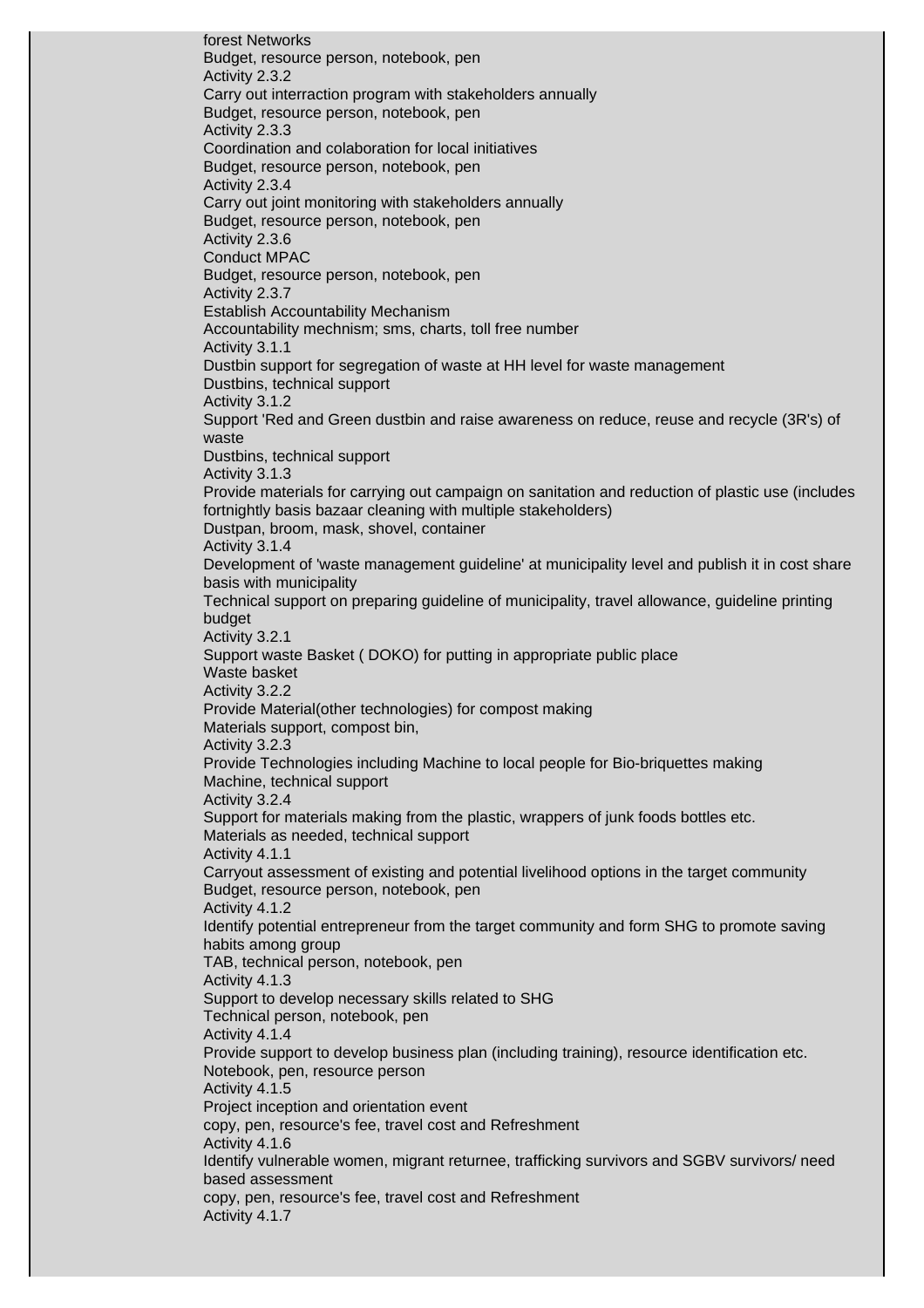Skill development of vulnerable women, migrant returnee, trafficking survivors and SGBV survivors Seed Money copy, pen, resource's fee, travel cost and Refreshment Activity 4.1.8 Identify possible Individuals for enterpreneur from most vulnerable HH's Budget and resource person Activity 4.1.9 Entrepreneurs skill development support to the target communities-2nd year Budget and Resource Person Activity 4.1.10 Enhance skills through learning sharing to the target communities Budget and Resource Person Activity 4.1.11 Learning Sharing among group members entrepreneurs Goat, poultry, shed, sapling, seeds, skills, seed money Activity 4.2.1 Provide seed money including training and input support for potential and interested SHGs seed money Activity 4.2.2 Organize learning sharing reflection and action opportunities among SHGs Logistic support Activity 4.2.3 To provide occupational resettlement to vulnerable women, migrant returnees for economic support through IG activities. Goats, Poultry, Vegetable seeds, technical support Activity 4.2.4 Start micro credit scheme and link them with relevant cooperative at other financial institution Seed Money Activity 4.2.5 Livelihood business materials support Goat, poultry, shed, sapling, seeds, skills, seed money Activity 4.2.6 Technical support and monitoring for production Vetenary and Agricultural Technical human resource support Activity 4.2.7 Livelihood complimentary support to sustain and flourish business as model Goat, poultry, shed, sapling, seeds, skills, seed money Activity 4.3.1 Support to link potential entrepreneurs with local government and other support and services Registration fee, technical person Activity 4.3.2 Create awareness about economic opportunity provided by local government and facilitate to tap them Budget, snacks Activity 4.3.3 Technical support for vulnerable women with national employer network, associations, chambers of commerce for inclusion and Copy, pen, technical/resource's fee, travel cost and Refreshment Activity 4.3.4 Laise with ward office development and relevant organization for resource and trainings Budget and resources Activity 4.3.5 Laise and coordinate with youth employment program of government and seek possibility of resource leverages Budget and resources Activity 4.4.1 Provide trainings/orientation on good touch/bad touch, SGBV and human trafficking to schools teachers Technical person, budget, resource, snacks Activity 4.4.2 Develop skills on institutional management (meeting, taking meeting minutes, role of group members & key position, legal obligation) of SHGs Technical person, budget, resource, snacks Activity 4.4.3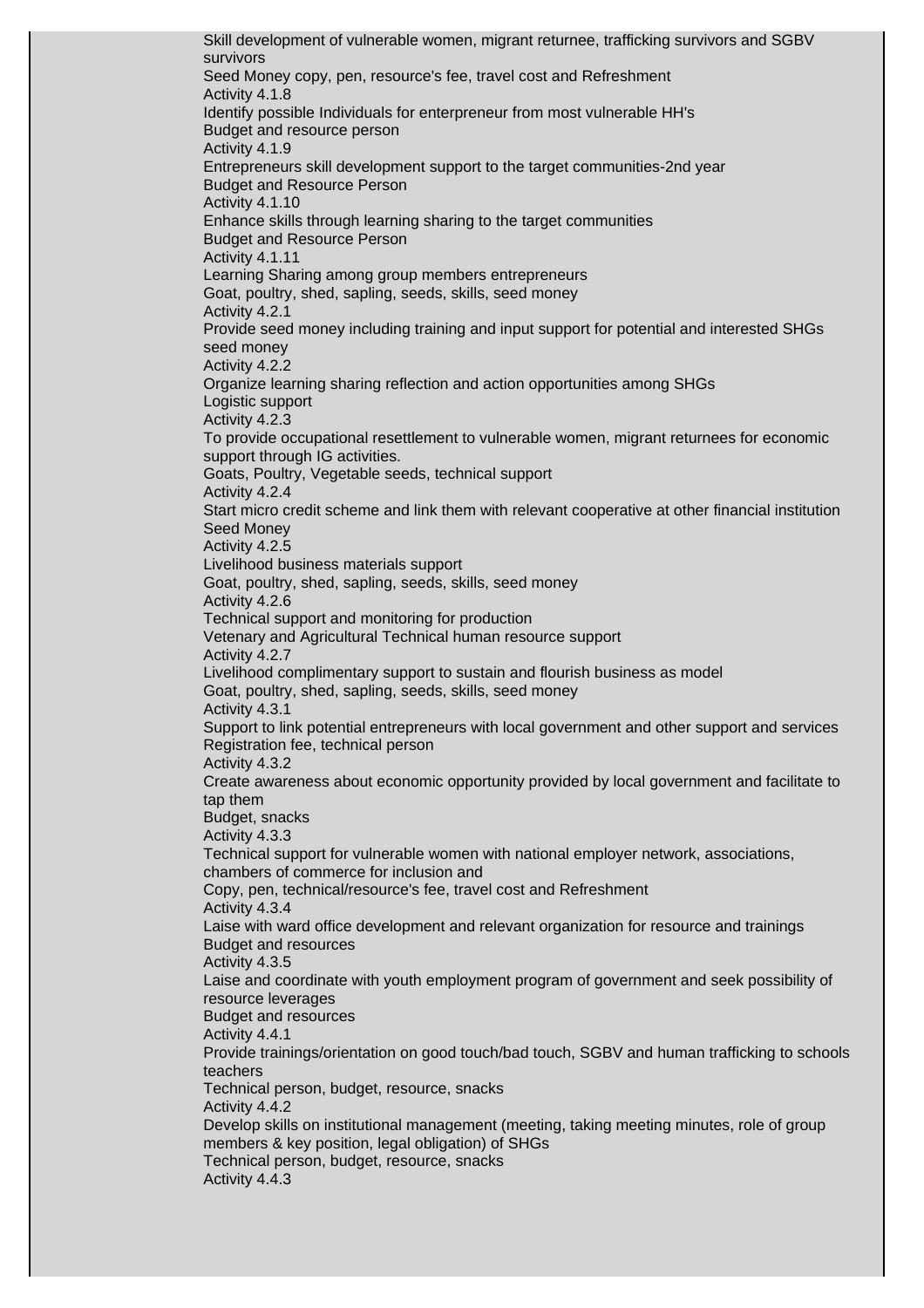Facilitate to instill skills related to identification, analysis and Colflict Management in groups Technical person,budget, resource, snacks Activity 4.4.4 To enhance peoples' skill on Antihuman Trafficking, safe migration and SGBV copy, pen, technical/resource's fee, travel cost and Refreshment Activity 4.4.5 IEC and BCC materials and guides will be produced on the legal framework with respect to migration and transnational employment Booklets, pamphlets, brochures Activity 4.5.1 SHG Group forming Exposure visit Activity 4.5.2 Skills supports in account management and record keeping in CBOs Stationary, Foods, Fees, Travel Activity 4.5.3 Seed money distribution for saving and credit in SHG Monetary support Activity 4.5.4 Skill support to SHG facilitators about saving and credit Stationary, Foods, Fees, Travel Activity 4.5.5 Livelihood business survey for SHG (form & Orientation) Snacks, Travel, Questionnaire Activity 4.5.6 Livelihood business learning session for SHG Banner, Stationary, Foods, Travel, Fees Activity 4.5.7 Skills support for Develop Integral Plan Banner, Stationary, Foods, Travel, Fees Activity 4.5.8 Thinking exercise (brainstorming sessions) to empower communities Banner, Stationary, Foods, Travel, Fees Activity 4.5.9 Material support to CBOs Monetary support Activity 4.5.10 Self Help Group mobilization Livelihood support Activity 5.1.1 Equip and engage CBOs leaders to provide leadership and support for the Transforming Masculinities process and identify gender champion Notebook, pen, transportation cost, snacks, resource person Activity 5.1.2 Identify potential/inspired gender champion for Transforming Masculinity Process Notebook, pen, transportation cost, snacks, resource person Activity 5.1.3 Mobilize inspired Gender Champions to conduct Community Dialogues to promote Transforming Masculinity in target community Travel cost, graduation cost, resource person Activity 5.1.4 Organize women and girls into groups (or strengthen exiting groups where objectives of the group match with the purpose of forming group in this project) Resource and budget Activity 5.1.5 Carry out group mobilization and capacity building interventions (Capacity assessment, capacity gap Identification, Organize training to address capacity gaps) Resource and budget Activity 5.1.6 Mobilize groups to develop, implement and follow up action plans against identified SGBV and trafficking issues including other relevant issues Resource and budget Activity 5.1.7 Follow up group activities and home visits Resource and budget Activity 5.2.1 Conduct awareness trainings on human rights, women rights, domestic violence and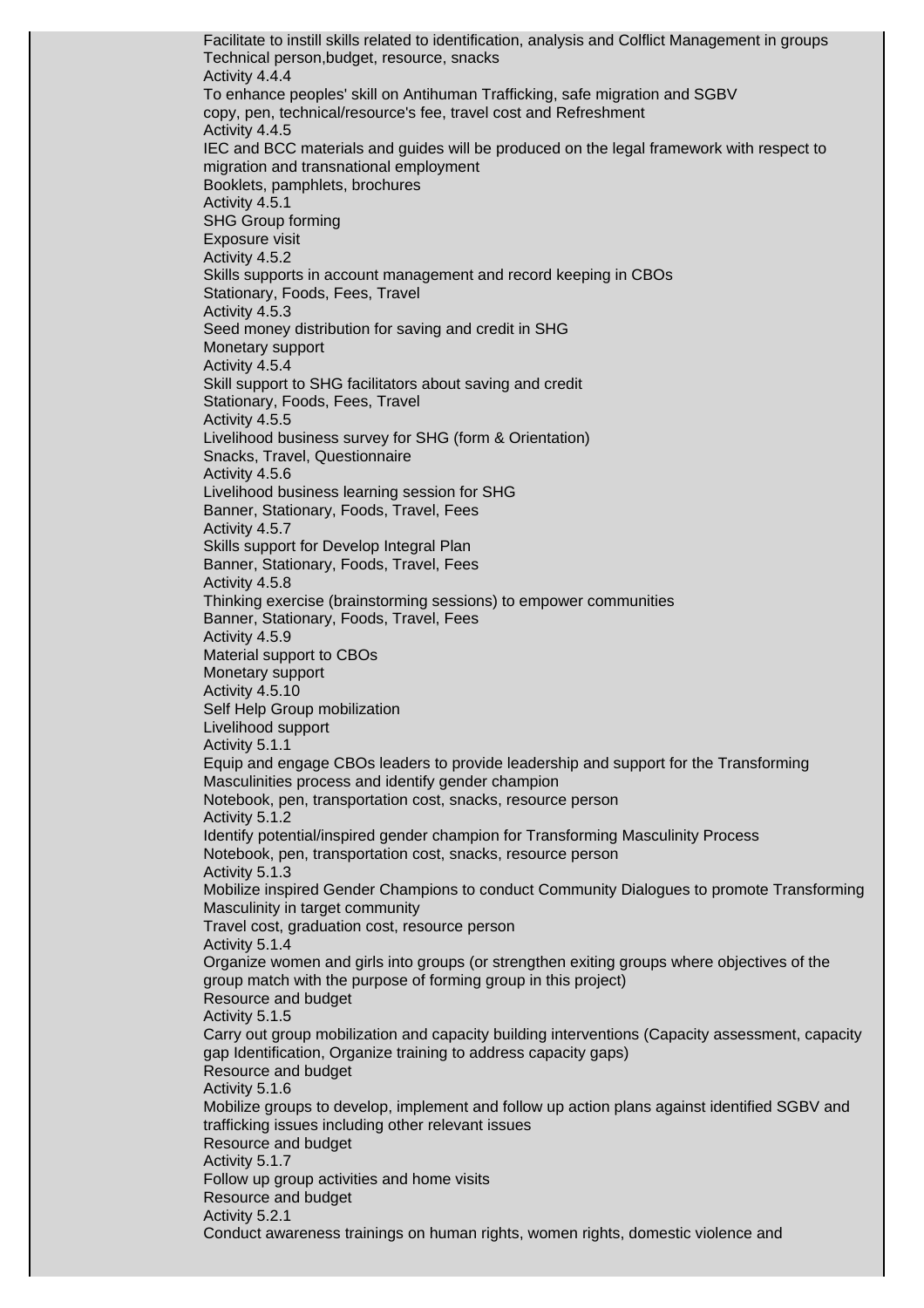their consequences Notebook, pen, transportation cost, snacks, resource person Activity 5.2.2 Organize awareness raising activities such as; training, workshop, orientation on SGBV, human trafficking, legal provision, human and women rights (develop/use a Manual for regular sessions) Budget and resource Activity 5.2.3 Conduct discussion session on sexual and reproductive health targeting men and boys, particularly adolescents Budget and resource Activity 5.2.4 AHT Awareness support for community people Banner, Stationary, Snacks Activity 5.2.5 Skill support for Women Group facilitator's Snacks, Travel, Stationary, Fees Activity 5.2.6 Orientation to school children clubs/students on AHT linked with outcome 2 Snacks, Travel, Stationary, Fees Activity 5.2.7 Community groups; co-operatives, mothers, user groups members skills support on anti-human trafficking. linked with outcome 2 Snacks, Travel, Stationary, Fees Activity 5.3.1 Provide trainings on importance of family, the role of men and boys in family, social skills and behavior trainings to families. Budget and resource Activity 5.3.2 Inspire men and boys of targeted community to engage in household work (Through inspired Gender Champaign on Transforming Masculinity) Transportation, snacks and resource Activity 5.3.3 Facilitate to start family time in each household to listen to each other's issues, concern and feelings with the help of Gender Chanpaign Transportation, snacks and resource Activity 5.3.4 Inspire men and boys to lobby against sexual abuse and gender based violence in school and at home mobilizing Gender Champaign Transportation, snacks and resource Activity 5.3.5 Women Group skill supports on trafficking issues; domestic violence, gender equity, employment and family development/ Group learning sessions Snacks, Banner, Hall rent Activity 5.3.6 Men's group skill supports on trafficking issues; domestic violence, gender equity, employment and family development/ Group learning sessions Snacks, Banner, Hall rent Activity 5.3.7 Adolescence girls group skill supports on trafficking issues; domestic violence, gender equity, employment and family development/ Group learning sessions Snacks, Banner, Hall rent Activity 5.4.1 Provide orientation sessions to Adolescent Group, women group and men group members about safe migration, human trafficking, SGBV Budget, snacks, resource Activity 5.4.2 Prepare & Install hording board on safe migration, trafficking SGBV Hoarding board Activity 5.4.3 Explore creative ways of engaging local media to raise awareness and prevent SGBV and human trafficking Research inputs, resource person, broadcasting person Activity 5.4.4 Engage school personnel and students to identify risk behaviors on SGBV & human trafficking Budget and resource Activity 5.4.5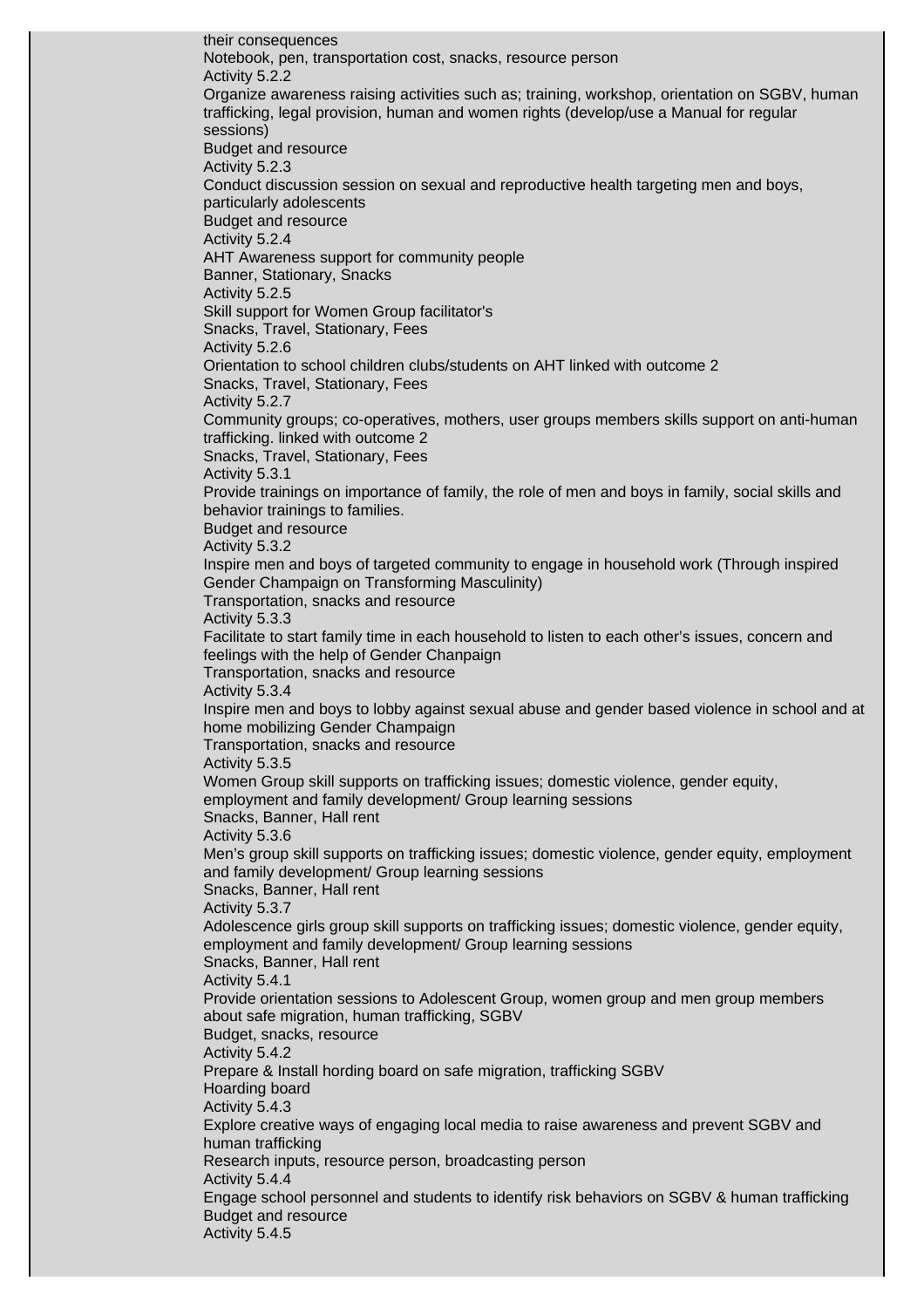Women's group formation and orientation. Resources like copy, pen, hall rent and management cost Activity 5.4.6 Men's Support group formation and orientation Resources like copy, pen, hall rent and management cost Activity 5.4.7 Adolescence group formation and orientation. Resources like copy, pen, hall rent and management cost Activity 5.4.8 Develop relevant IEC material – posters, publications Posters, Tracks Activity 5.4.9 Community Mobilization against Trafficking Livelihood supports (Money+Material) Activity 6.1.1 Hold coordination meetings with local stakeholders to form LCCHT Budget, resource and snacks Activity 6.1.2 Form ward and municipality level LCCHT Budget, resource and snacks Activity 6.1.3 Build capacity of LCCHT members through necessary trainings and workshop (leadership development training, problem analysis and solving training etc.) Budget, resource and snacks Activity 6.1.4 Coordinate and inspire LCCHT to respond to trafficking issues effectively Budget, resource and snacks Activity 6.1.5 Facilitate LCCHT to develop necessary policy regarding human trafficking Budget, resource and snacks Activity 6.1.6 Strengthen LCCHT through sharing and update learnings Budget, resource and snacks Activity 6.2.1 Form child/adolescence/youth/women clubs or identify eixisting clubs Snacks, resource person, notebook, pen Activity 6.2.2 Provide relevant training to build capacity on SGBV and human trafficking Snacks, resource person, notebook, pen Activity 6.2.3 Develop IEC materials and disseminate from clubs IEC materials development budget and resource Activity 6.2.4 Provide necessary resources/support and mobilize them to spread awareness on SGBV and human trafficking Funds, IEC materials development budget and resource Activity 6.2.5 Support on learning sessions on SGBV and human trafficking issues and encourage them to take responsibility Notebook, pen, snacks, resource person Activity 6.2.6 Have intraction sesson about CBOs and community mobilization to respond SGBV, safe migration and human trafficking Notebook, pen, snacks, resource person Activity 6.2.7 Develop case management skills (referral) of key CBOs & clubs leaders Notebook, pen, snacks, resource person Activity 6.2.8 Enhance skill of local CSOs, HROs on prevention of anti-human trafficking, safe migration and **SGBV** copy, pen, technical/resource's fee, travel cost and Refreshment Activity 6.2.9 Identify to undertake key problems and needs of internal and foreign migrant workers of Nepal copy, pen, technical/resource's fee, travel cost and Refreshment Activity 6.2.10 Day celebration Budget, resource and snacks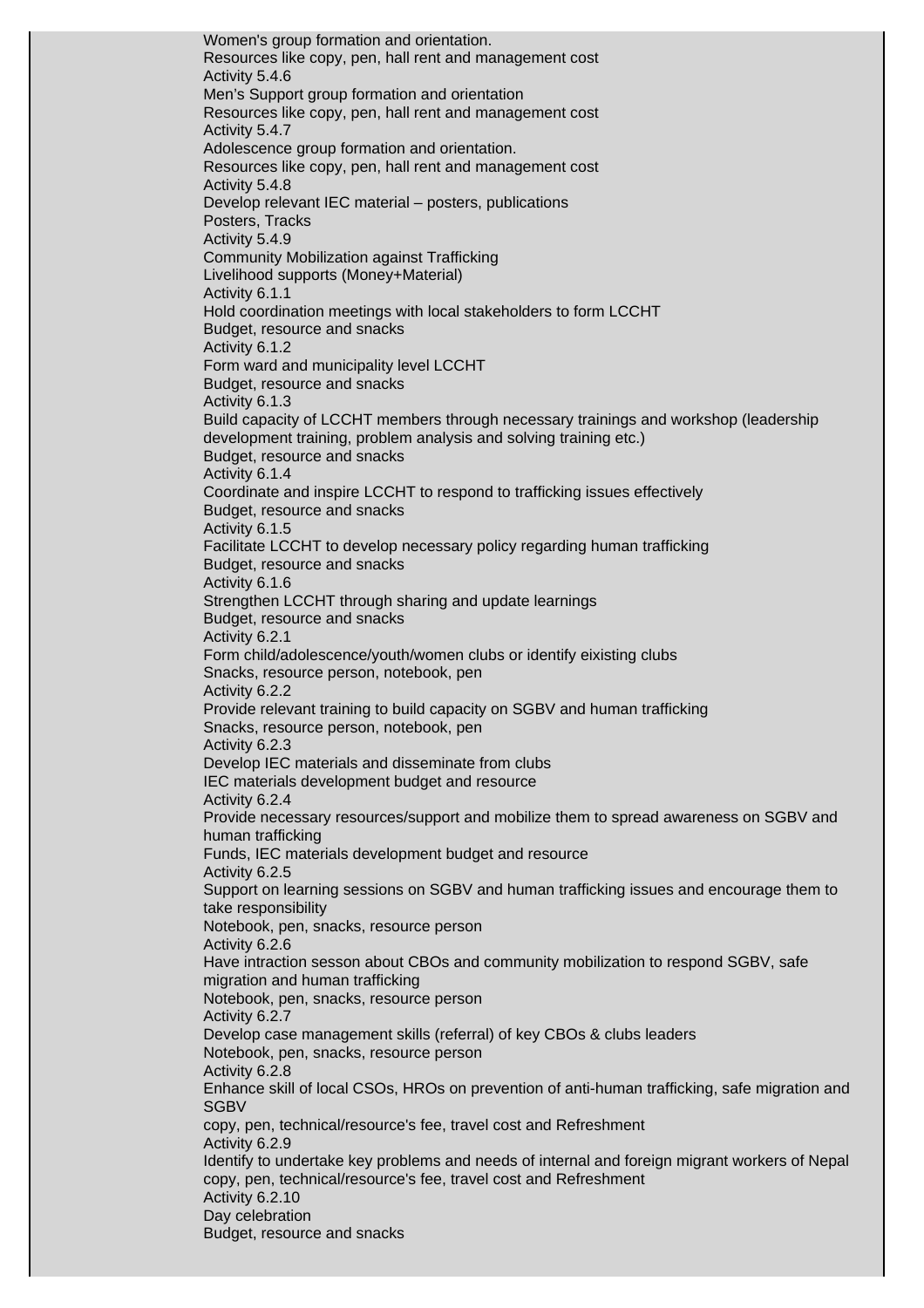Activity 6.2.11 Leadership skills support hand book print & distribute Handbook (Resource material) Activity 6.2.12 Leadership skills support on modules to local facilitators (5 skills support for facilitators)-Hetauda Food, snacks, travel cost, copy, pen, resource person's fee Activity 6.2.13 Leadership skills support on modules to local facilitators (5 skills support for facilitators)-Bakaiya Resource peroson's fee, stationary, snacks, food Activity 6.2.14 Leadership skills support on modules to local facilitators (5 skills support for facilitators)- Manahari Resource peroson's fee, stationary, snacks, food Activity 6.2.15 Skills support program to leadership process implemented communities based on need identified in community-1 training Resource peroson's fee, stationary, snacks, food Activity 6.2.16 Follow up/coaching and monitoring support Travels, stationary, snacks, food Activity 6.2.17 Documents good practice, case studies and publish. Travels, stationary, snacks, food Activity 6.2.18 Leadership skill supports for transforming masculinities Snacks, stationary Activity 6.2.19 Gender Champion skill supports for transforming masculinities Travels, food, certificate, technical support-trainig Activity 6.2.20 Community Dialogue skills support for transforming masculinities Snacks, stationary, hall fee Activity 6.2.21 TOT for ETSC staff about transforming musculinities Snacks, stationary, hall fee, facilitator's fee Activity 6.2.22 Skill supports in Domestic violence, gender equity, legal provision/human rights, trafficking and family development for target vulnerable communities Snacks, hall fee, facilitator's fee Activity 6.2.23 Skill supports to vulnerable target communities leaders on existing policies relating to antihuman trafficking Snacks, stationary, hall fee, facilitator's fee Activity 6.2.24 Psychosocial skill development/ couselling event for facilitators Snacks, stationary, hall fee, facilitator's fee Activity 6.3.1 Conduct interaction sessions with related stakeholder for improvement of service delivery Notebook, pen, snacks Activity 6.3.2 Facilitate to form and mobilize (coordinate with government structure such as LCCHT) inter and intra ward network of women groups /clubs Notebook, pen, snacks Activity 6.3.3 Linkage and Networking with district, National line agencies. Exposure visit, food and snacks, travel fee Activity 6.3.4 Days Celebration Budget and resource Activity 6.3.5 Facilitate to organize coordination meeting of VCPC and LCAHT Budget and resources Activity 6.3.6 Skill enhancement learning sharing event Budget and resources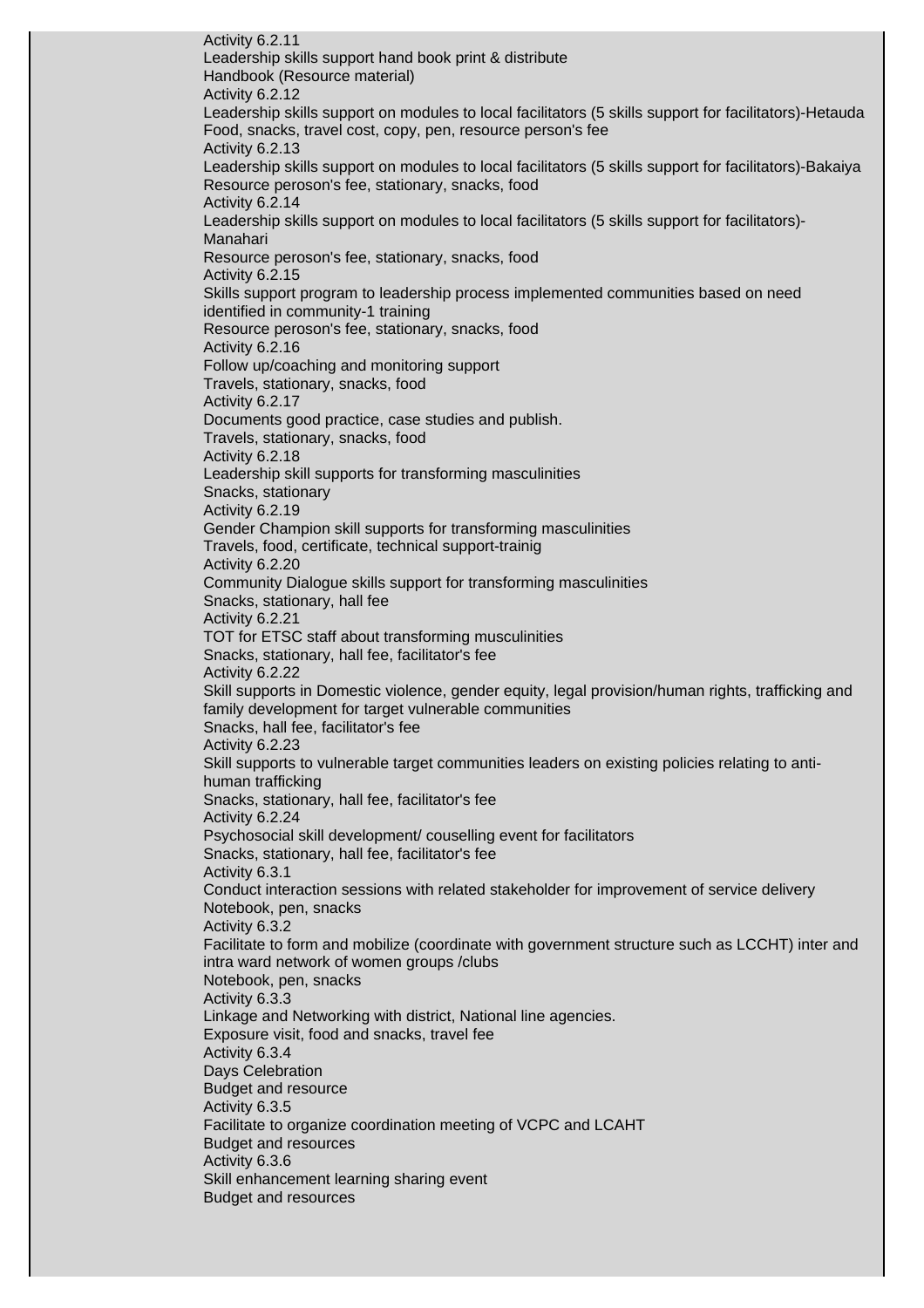Activity 6.3.7 Strengthen antihuman trafficking network through sharing and learnings Budget and resources Activity 6.3.8 Orientation to business people (hotel and restaurants) about human trafficking and legal provision Facilitators fee, snacks, stationary Activity 6.3.9 Skill supports in Leadership for Parents, Child Club, VCPC, LCAHT. (coordination and linkage output) Facilitators fee, snacks, stationary Activity 6.4.1 Increase public awareness on SGBV and human trafficking on legal measures and system (in/formal system and policies) Notebook, pen, resource person Activity 6.4.2 Facilitate to implement policies related to SGBV, safe migration and human trafficking (citizen charts) Budget and resource for citizens card and hoarding board Activity 6.4.3 Observe relevant national and international days jointly Pamphlets, snacks, notebook, pen Activity 6.5.1 Document good practice, case stories of positively engaged men and boys and publish for wider sharing publications budgets and resource Activity 6.5.2 Facilitate schools & CBOs to develop and implement safeguarding policies within their respective CBOs Notebook, pen, resource person, snacks Activity 6.5.3 Conduct learning and reflection meeting with clubs, groups and service provider (RM, ward office, police, schools) Budget and resource Activity 6.5.4 Gaps finding and way forward interaction with likeminded agencies copy, pen, technical/resource's fee, travel cost and Refreshment Activity 6.5.5 A vulnerability study will be carried out through key points in the transnational and national women migration Research Activity 6.5.6 Survey findings publication, media sharing and consultation for key constituencies Copy, pen, technical/resource's fee, travel cost and Refreshment Activity 6.5.7 Project management cost Budget. technical person Activity 6.6.1 Undertake reviews, consultation workshops and capacity self-assessment exercises within the organizations. Resource person/technical person/budget, tools Activity 6.6.2 Organize workshops and consultative discussion sessions to formulate capacity strengthening plans, and define capacity-building strategies and actions. Budget, resources, technical input Activity 6.6.3 Organize various capacity-building and sharing activities like training, exposure, accompaniment, secondment, emergency simulations, leadership development workshops, elearning, coaching, mentoring, peer to peer learning, exchange between partners, on the job training, etc. Guidelines, training, budget/resources, exposure, coaching, mentoring Activity 6.6.4 Carry out activities that foster learning and evaluations, humanitarian good practices, coordination, networking, and mobilization, etc. during real-time humanitarian contexts. Knowledge and ideas- real time practices Activity 6.7.1 CHFN board member monitoring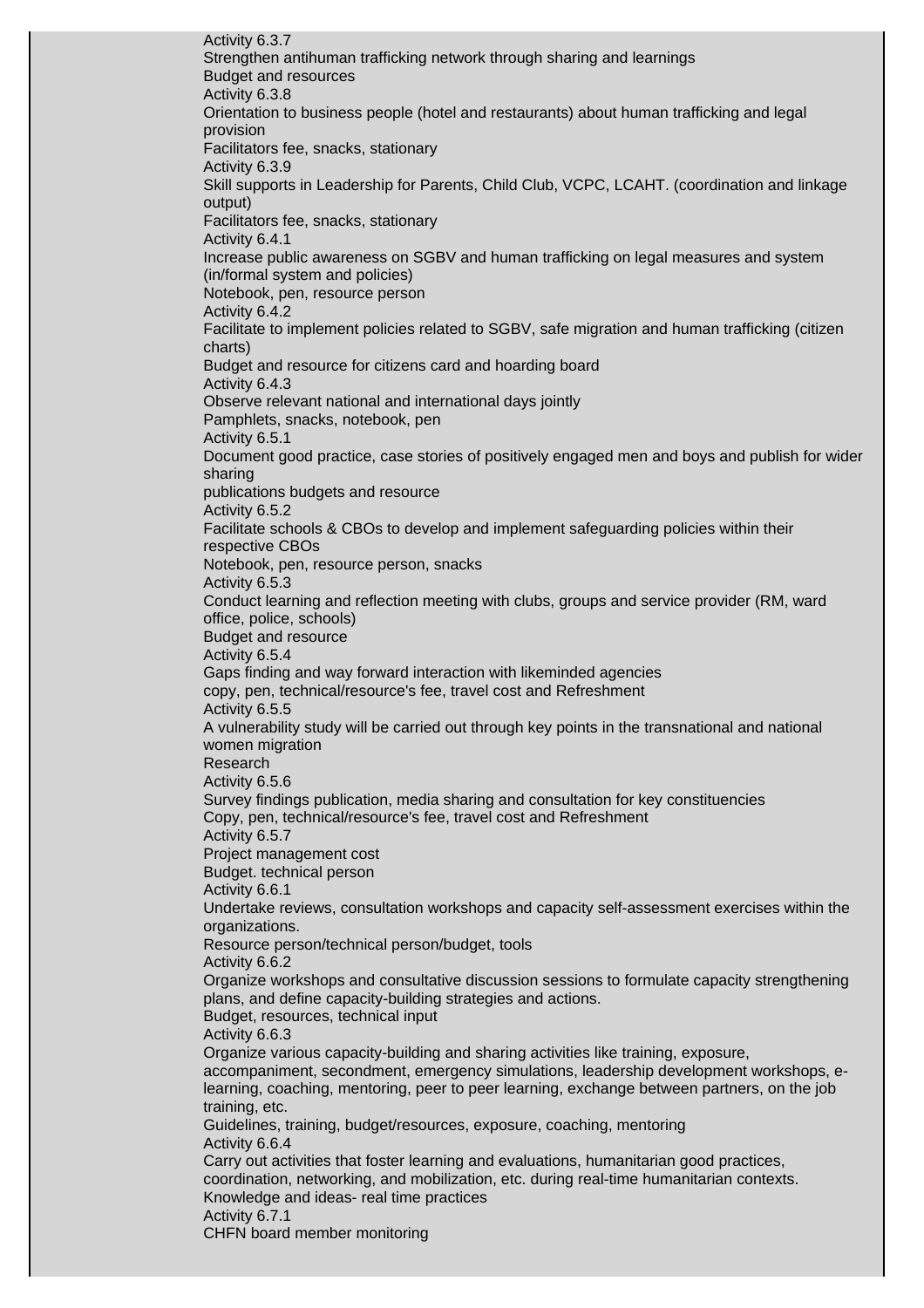Budget and resource Activity 6.7.2 External Monitoring and Evaluation Budget and resource Activity 6.7.3 Government, SWC and other stakeholder monitoring Budget and resource Activity 6.7.4 Staff Development Budget and resource Activity 6.7.5 program implementation cost Budget and resource Activity 6.7.6 Project monitoring Budget and resource Activity 6.7.7 Staff Recruitment Resource and budget Activity 6.7.8 Hold Annual Review meetings and Social Audit with key stakeholders to review the progress of the project Resource and budget Activity 6.7.9 Conduct Mid-term and end of term evaluation of project with key stakeholders. Resource and budget Activity 6.7.10 Transportation, equipment, audit and others Resource and budget Activity 6.7.11 Monthly planning meeting (Project) Travel, snacks, stationary Activity 6.7.12 Organize project information sharing event onto Local Government Travel allowance for stakeholders and representative, snacks Activity 6.7.13 Baseline Survey; beneficieries selections Questionnaire, Stationary, Travel Activity 6.7.14 Conduct quality/outcome monitoring including the community stakeholders and adolescent in the team. Exposure visit, travel allowance to local government, stakeholders, Activity 6.7.15 Conduct Semi-Annual Review meeting Food and snacks, Travel Activity 6.7.16 Conduct Annual Review Reflection Food and snacks, Travel Activity 6.7.17 SWC Monitoring and Evaluation Monitoring fees, travel and snacks Activity 6.7.18 Roll out accountability system (toll free no.) Phone, recharging costs Activity 6.7.19 Staff capacity building Exposure visit, food and travel, allowance Activity 6.7.20 Monitoring and Evaluation Internal Monitoring fees, travel and snacks Activity 6.7.21 Internal Project Support Cost Budget, travel cost, monitoring from board, meeting Activity 6.7.22 SWC Evaluation Evaluation Activity 6.7.23 Program quality assurance, policy level contribution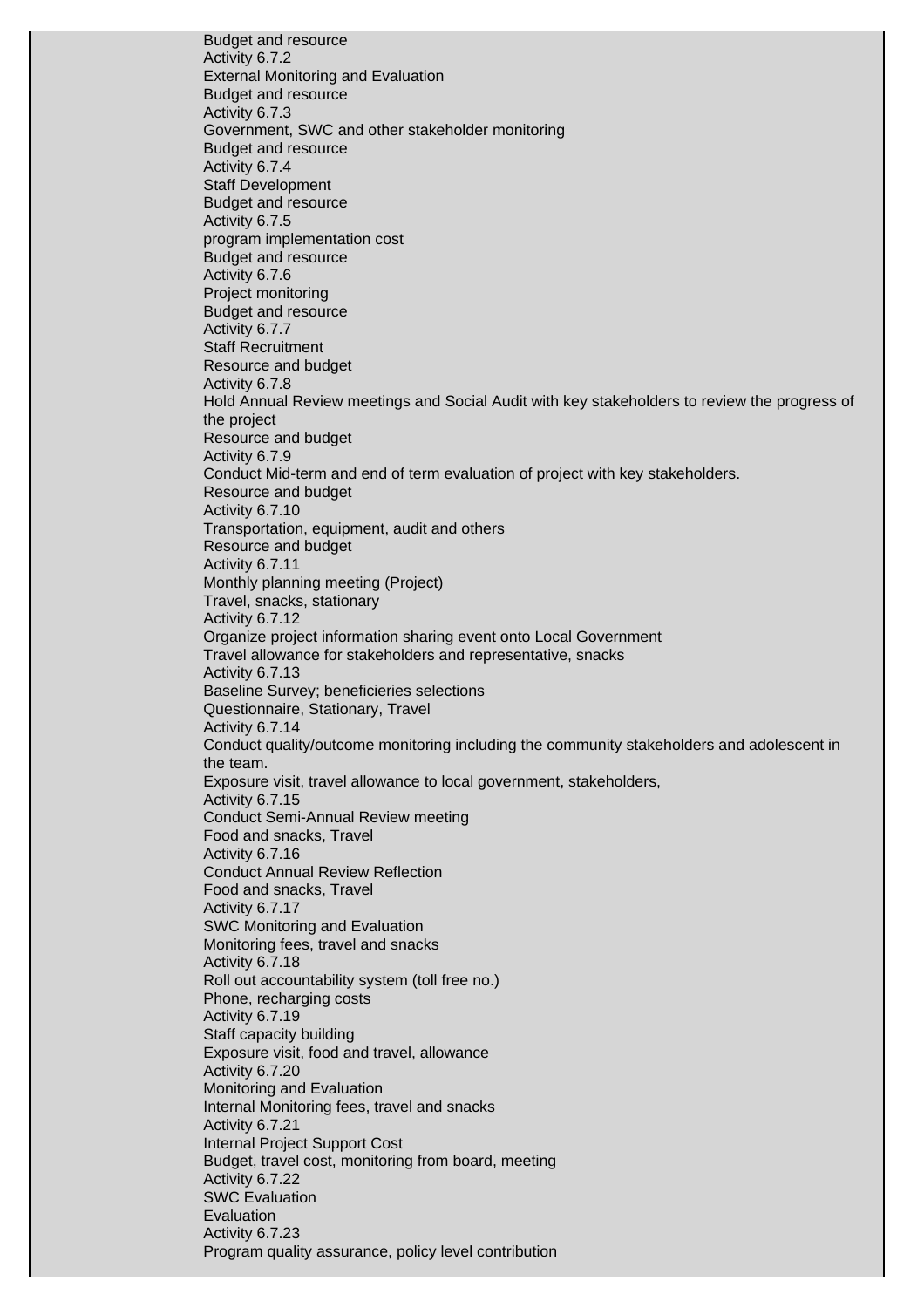|                   | Technical person, reports                                                                                                                                                                                                                                                                                                                                                                                                                                                                                                                                                                                                                                                                                                                                                                                                                                                                                                                                                                                                                                                                                                                                                                                                                                                                                                                                                                                                                                                                                                                                                                                                                                                                                                                                                                                                                                                                                                                                                                                                                                                                                                                                                                                                                                                             |
|-------------------|---------------------------------------------------------------------------------------------------------------------------------------------------------------------------------------------------------------------------------------------------------------------------------------------------------------------------------------------------------------------------------------------------------------------------------------------------------------------------------------------------------------------------------------------------------------------------------------------------------------------------------------------------------------------------------------------------------------------------------------------------------------------------------------------------------------------------------------------------------------------------------------------------------------------------------------------------------------------------------------------------------------------------------------------------------------------------------------------------------------------------------------------------------------------------------------------------------------------------------------------------------------------------------------------------------------------------------------------------------------------------------------------------------------------------------------------------------------------------------------------------------------------------------------------------------------------------------------------------------------------------------------------------------------------------------------------------------------------------------------------------------------------------------------------------------------------------------------------------------------------------------------------------------------------------------------------------------------------------------------------------------------------------------------------------------------------------------------------------------------------------------------------------------------------------------------------------------------------------------------------------------------------------------------|
| Output:           | 1.1. Climate change resilience farming technology promoted<br>1.2. Livestock rearing practices promoted<br>1.3. High value commodities promoted (such as vegetables, Turmeric, ginger, walnut, Apple<br>$etc.$ )<br>1.4. Increased skills of individuals, including women and PWDs in line with the labour market<br>demand<br>2.1. Increased knowledge about the negative impact of environmental degradation and<br>importance of forest resource management<br>2.2. Promoted practice on tree plantation in their own land or in public land<br>2.3. Accountability and local networking promoted<br>3.1. Increased knowledge on HH waste management among the target groups<br>3.2. Increased skill on recycle of waste among the HHs in the target area of the municipality<br>4.1. Vulnerable people are trained on entrepreneurship opportunities and skills<br>4.2. Trained vulnerable people are engaged in income generation<br>4.3. Linkage of new entrepreneurship established with relevant networks and resource centers<br>4.4. Awareness raised on safer employment<br>4.5. Self Help Groups formed and equipped<br>5.1. Community group are incapacitated to respond on issues of SGBV<br>5.2. Enhanced understanding of vulnerable communities on child marriage, disability,<br>human/women rights and legal provisions. (ensure disability integration and inclusion in all<br>areas)<br>5.3. Value based Family education in the communities promoted (linked with AHT, SGBV, Child<br>Marriage)<br>5.4. Improved access to information on trafficking and safe migration available in the project<br>area<br>6.1. Capacity of LCCHTs strengthened to respond to trafficking issues<br>6.2. CBOs trained addressing issues of the communities on AHT, SGBV, Child Marriage, safe<br>migration, disability etc.<br>6.3. Enhanced coordination with stakeholders including law enforcement agencies, NGOs,<br>Hotel, Restaurants and other actors<br>6.4. RM, ward offices and local police provide improved and effective services on SGBV and<br>trafficking issues<br>6.5. Evidences are generated for learning and policy making<br>6.6. Disaster risk reduction and humanitarian preparedness and response capacity of partner<br>organizations are enhanced. |
| Outcome:          |                                                                                                                                                                                                                                                                                                                                                                                                                                                                                                                                                                                                                                                                                                                                                                                                                                                                                                                                                                                                                                                                                                                                                                                                                                                                                                                                                                                                                                                                                                                                                                                                                                                                                                                                                                                                                                                                                                                                                                                                                                                                                                                                                                                                                                                                                       |
|                   | 1. Target households have sustainable agricultural production and income sources to provide<br>adequately for their families.<br>2. Forest resources in Budhinanda municipality are managed well and used efficiently with a<br>focus on reducing environmental degradation and improving environmental sustainability.<br>3. Solid waste in Badimalika municipality is managed well for reducing the negative impact<br>on the environment.<br>4. Improved access to safe employment/entrepreneurship opportunities to the vulnerable<br>people in the target area.<br>5. Strengthened community structures to address SGBV, Human Trafficking, Child Marriage<br>and discrimination based on age, caste and disability.<br>6. Strengthened coordination and collaboration with stakeholder along with capacity building<br>initiatives.                                                                                                                                                                                                                                                                                                                                                                                                                                                                                                                                                                                                                                                                                                                                                                                                                                                                                                                                                                                                                                                                                                                                                                                                                                                                                                                                                                                                                                             |
| Impact:           | Building resilient communities through protection and EES interventions in the project locations                                                                                                                                                                                                                                                                                                                                                                                                                                                                                                                                                                                                                                                                                                                                                                                                                                                                                                                                                                                                                                                                                                                                                                                                                                                                                                                                                                                                                                                                                                                                                                                                                                                                                                                                                                                                                                                                                                                                                                                                                                                                                                                                                                                      |
| Treasury Type:    |                                                                                                                                                                                                                                                                                                                                                                                                                                                                                                                                                                                                                                                                                                                                                                                                                                                                                                                                                                                                                                                                                                                                                                                                                                                                                                                                                                                                                                                                                                                                                                                                                                                                                                                                                                                                                                                                                                                                                                                                                                                                                                                                                                                                                                                                                       |
| Humanitarian Ald: | No                                                                                                                                                                                                                                                                                                                                                                                                                                                                                                                                                                                                                                                                                                                                                                                                                                                                                                                                                                                                                                                                                                                                                                                                                                                                                                                                                                                                                                                                                                                                                                                                                                                                                                                                                                                                                                                                                                                                                                                                                                                                                                                                                                                                                                                                                    |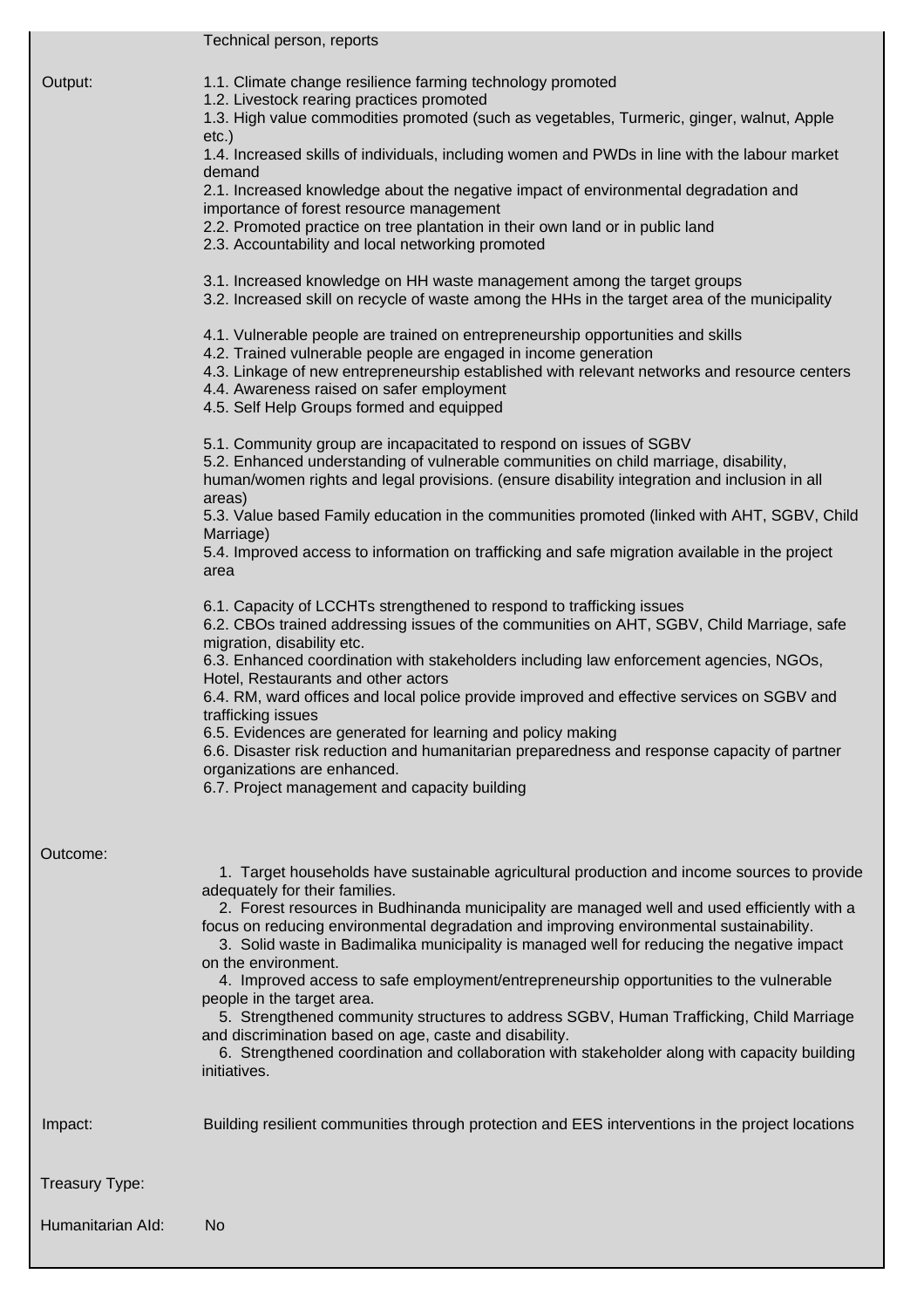| Location                 |            |
|--------------------------|------------|
| Location                 | Percentage |
| Sindhupalchok (Chautara) | 28.0%      |
| Makwanpur (Hetauda)      | 28.0%      |
| Bajura (Martadi)         | 44.0%      |

| <b>National Plan</b>                                                                                                           |            |
|--------------------------------------------------------------------------------------------------------------------------------|------------|
| Program                                                                                                                        | Percentage |
| [Environment and Climate Change] [Infrastructure Development Policy] [National<br>Development Plan (NDP) ]                     | 20.0%      |
| [Gender Equity, Women Development ] [ Peace, rehabilitation and Inclusive Development ] [<br>National Development Plan (NDP) 1 | $5.0\%$    |
| [Alternative Energy] [Infrastructure Development Policy] [National Development Plan<br>$(NDP)$ ]                               | 5.0%       |
| Agriculture and Food Security   Macroeconomic Policy and Economic Development Policy<br>] [ National Development Plan (NDP) ]  | 70.0%      |

| <b>Sector</b>                                   |            |  |
|-------------------------------------------------|------------|--|
| Sector                                          | Percentage |  |
| Nepal Sector Classification LOCAL DEVELOPMENT 0 | 5.0%       |  |
| Nepal Sector Classification OTHERS - SOCIAL 0   | $10.0\%$   |  |
| Nepal Sector Classification OTHERS - ECONOMIC 0 | $10.0\%$   |  |
| Nepal Sector Classification LIVELIHOOD 0        | 75.0%      |  |

| <b>Implementing/Executing Agency</b> |        |  |
|--------------------------------------|--------|--|
| <b>Implementing Agency</b>           |        |  |
| International Nepal Fellowship       | 100.0% |  |
| <b>Executing Agency</b>              |        |  |
| <b>Tear Fund</b>                     | 100.0% |  |
| <b>Responsible Organization</b>      |        |  |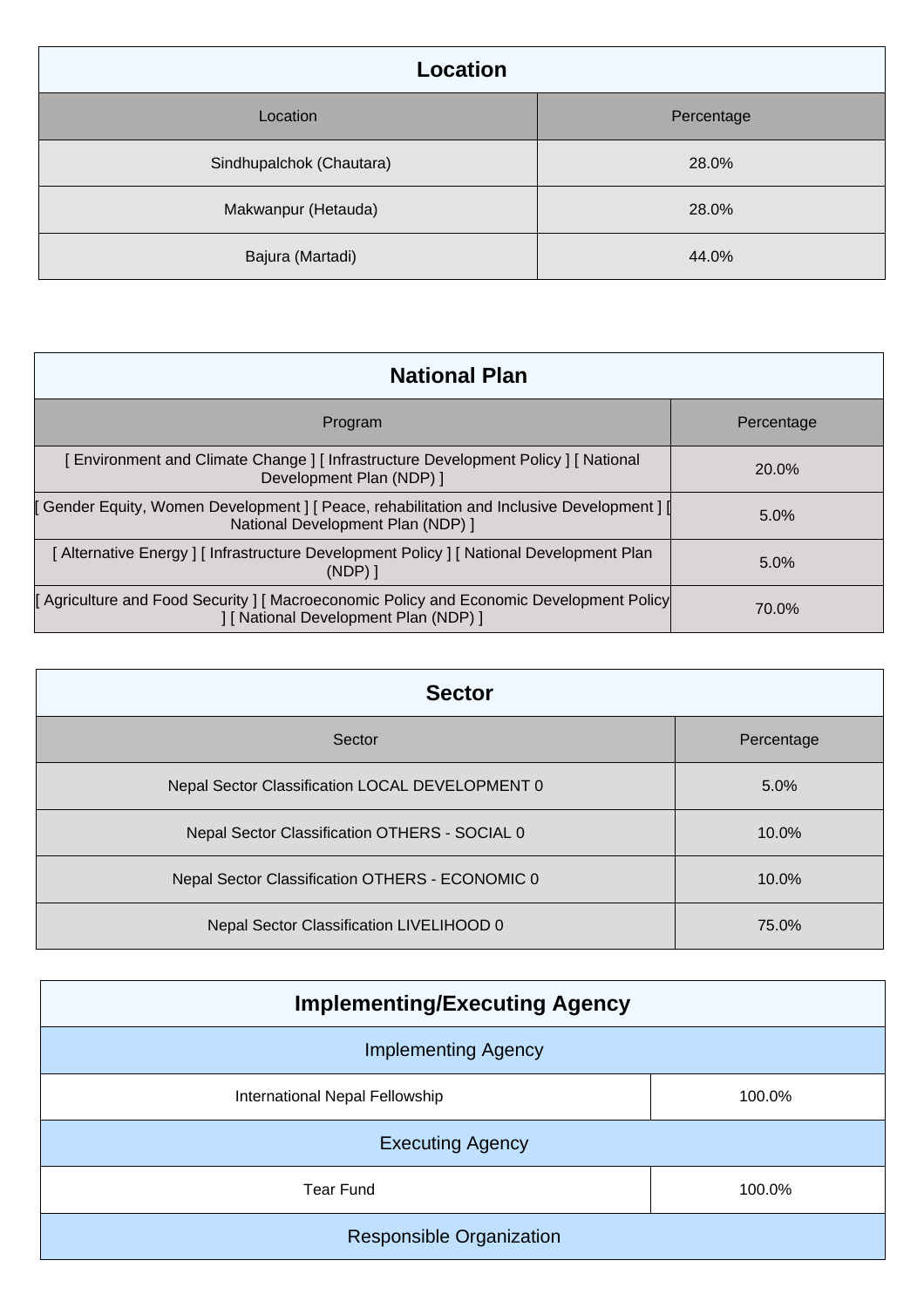| Ministry of Women, Children and Senior Citizen | 100.0% |
|------------------------------------------------|--------|
| Donor                                          |        |
| Tear Fund                                      | 0.0%   |

| <b>Funding</b>             |                       |                       |                               |            |                     |
|----------------------------|-----------------------|-----------------------|-------------------------------|------------|---------------------|
| Transaction<br>Date        | Type of<br>Assistance | Mode of<br>Payment    | Post Earthquake<br>Assistance | Commitment | <b>Disbursement</b> |
|                            |                       |                       | <b>Tear Fund</b>              |            |                     |
|                            |                       |                       | <b>Actual</b>                 |            |                     |
| 8/7/0202                   | <b>Grant Aid</b>      | <b>Direct Payment</b> | No                            | 0          | 35,169              |
| 4/30/2020                  | <b>Grant Aid</b>      | <b>Direct Payment</b> | No                            | 0          | 9,675               |
| 6/18/2020                  | <b>Grant Aid</b>      | <b>Direct Payment</b> | No                            | 1,596,347  | Ю                   |
| 6/30/2020                  | <b>Grant Aid</b>      | <b>Direct Payment</b> | No                            | 0          | 29,713              |
| 7/31/2020                  | <b>Grant Aid</b>      | <b>Direct Payment</b> | No                            | Ŋ          | 6,067               |
| 8/7/2020                   | <b>Grant Aid</b>      | <b>Direct Payment</b> | No                            | 0          | 285,801             |
| 8/31/2020                  | <b>Grant Aid</b>      | <b>Direct Payment</b> | No                            | Ŋ          | 16,311              |
| 5/27/2020                  | <b>Grant Aid</b>      | <b>Direct Payment</b> | No                            | 135,851    | Ю                   |
| 6/18/2020                  | <b>Grant Aid</b>      | <b>Direct Payment</b> | No                            | O          | 99,123              |
| 9/11/2020                  | <b>Grant Aid</b>      | <b>Direct Payment</b> | No                            | 0          | 39,401              |
| 9/16/2020                  | <b>Grant Aid</b>      | Direct Payment        | $\mathsf{No}$                 | 0          | 12,459              |
| 7/15/2021                  | <b>Grant Aid</b>      | <b>Direct Payment</b> | N <sub>o</sub>                | 0          | 285,468             |
| <b>Total</b>               |                       |                       | 1,732,197                     | 819,183    |                     |
|                            | Total (Tear Fund)     |                       |                               | 1,732,197  | 819,183             |
| <b>UNDISBURSED BALANCE</b> |                       |                       |                               | 913,014    |                     |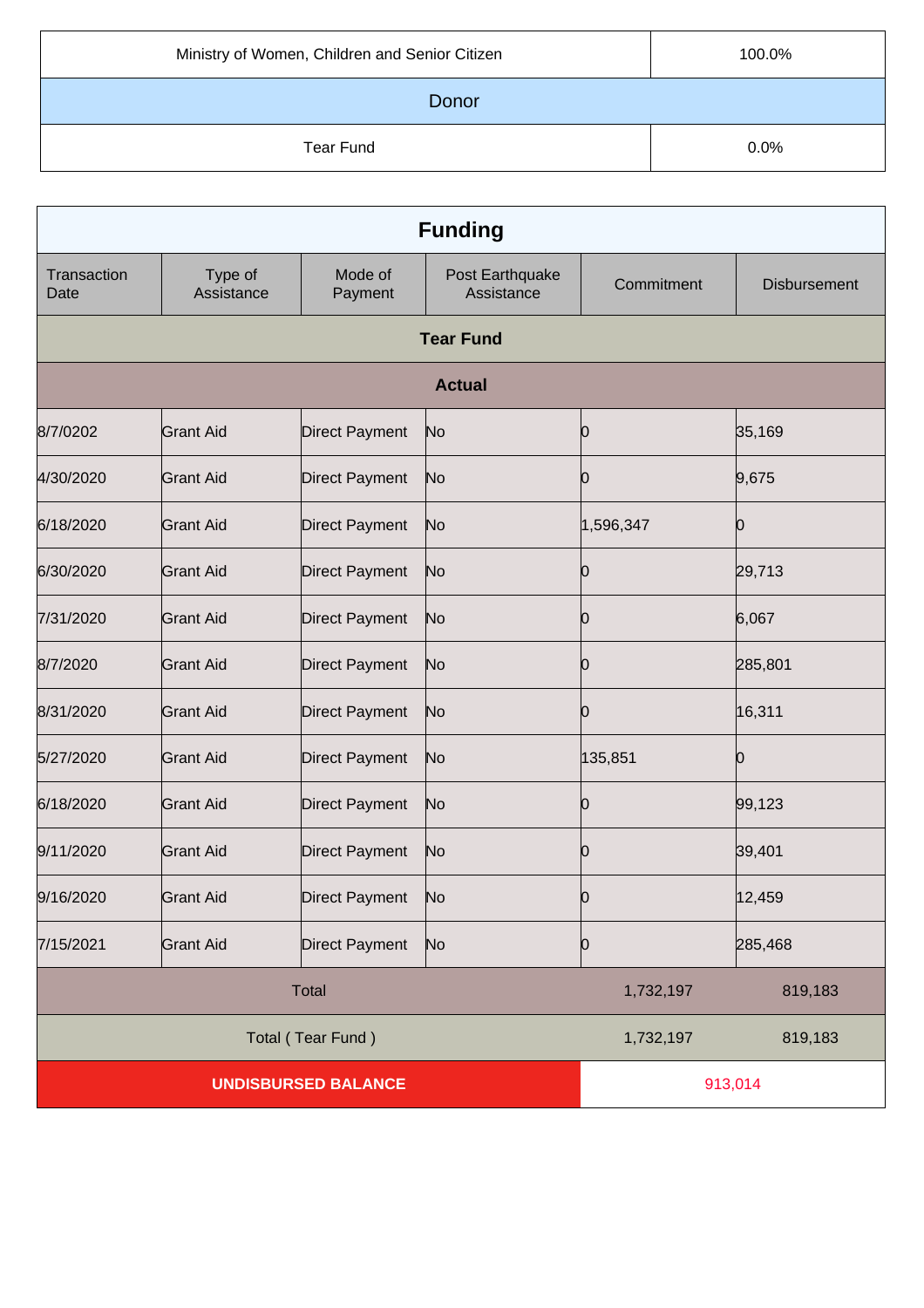## **Progress Achieved**

Progress Achieved:

Key Problems:

Steps Taken to Solve Problems:

| <b>Funding Information</b>        |             |  |
|-----------------------------------|-------------|--|
| <b>Total Actual Commitment</b>    | 1,732,198   |  |
| <b>Total Planned Commitment</b>   | $\mathbf 0$ |  |
| <b>Total Actual Disbursement</b>  | 819,188     |  |
| <b>Total Planned Disbursement</b> | $\mathbf 0$ |  |
|                                   |             |  |